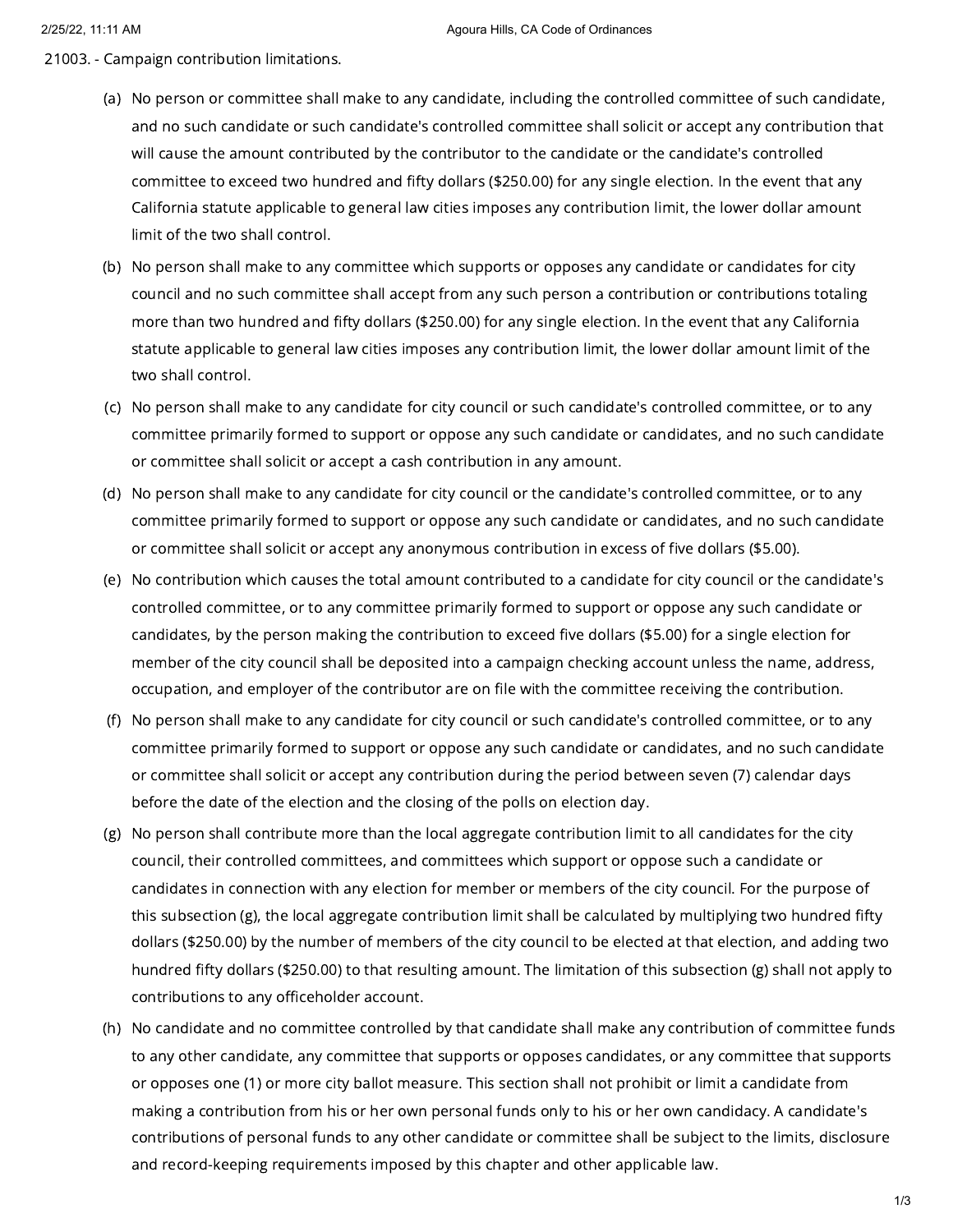## 2/25/22, 11:11 AM Agoura Hills, CA Code of Ordinances

- (i) Contributions shall be aggregated and, hence, treated as though made by the same person, when made by:
	- (1) Entities which share a majority of members on their boards of directors, unless such entities in fact act independently in their decisions to make contributions;
	- (2) Entities which share two or more officers, unless such entities in fact act independently in their decisions to make contributions;
	- (3) Entities which are in a parent-subsidiary relationship, or where one entity is a branch, division, affiliate, department or local unit of the other;
	- (4) An individual or group of individuals and any legal entity or entities in which the individual or group of individuals own greater than fifty (50) percent of the voting or other class of stock of the entity, or who receive or are entitled to receive greater than fifty (50) percent of the profits of the entity;
	- (5) An individual and any other legal entity or entities for which the individual is in fact solely responsible for decisions regarding the making of contributions; or
	- (6) Employees, agents or representatives of an individual or entity including, without limitation, a committee, together with that individual or entity, when the contribution is directed by, reimbursed by, or made at the request or behest of that individual or entity.
- (j) The provisions of this section shall not apply to a candidate's contribution of his or her personal funds to his or her own campaign committee, but shall apply to contributions from a spouse.
- (k) No committee shall make a contribution or independent expenditure to support or oppose a candidate if that committee has received a contribution from any person that exceeded, or caused the cumulative amount the committee received from that person to exceed, two hundred fifty dollars (\$250.00) in the twelve (12) calendar months immediately prior to the date the committee's contribution or independent expenditure is made. This section shall not prohibit a committee that otherwise receives contributions in excess of two hundred fifty dollars (\$250.00) from making such contributions or independent expenditures if the funds are expended from a separate account funded entirely by contributions of two hundred fifty dollars (\$250.00) or less.

(Ord. No. 163 & 163U, § 1, 7-12-89; Ord. No. 97-273U, § 4, 4-16-97; Ord. No. 99-294, §§ 5—9, 2-10-99; Ord. No. 03-316, §§ 3—5, 2-26-2003; Ord. No. 20-447, § 3, 2-12-2020)

- 21004. Restrictions on when contributions may be received.
	- (a) No candidate, including the candidate's controlled committee, and no committee primarily formed to support or oppose any such candidate or candidates, shall accept any contributions more than eight (8) calendar months prior to any election in which the candidate is attempting, or has qualified, to be on the ballot or is a write-in candidate. In the case of a recall effort, the pre-election fund raising period set forth in this paragraph shall commence on the date a notice of intent to circulate a recall petition is served on the officer.
		- (1) Any person who solicits or accepts contributions, or who expends his or her personal funds, to support his or her candidacy for city council shall file a candidate intention statement (Form 501) with the city clerk within twenty-four (24) hours of such contribution or expenditure, in addition to any other filing required by applicable law.
		- (2) All contributions received and expenditures made by any candidate or that candidate's controlled